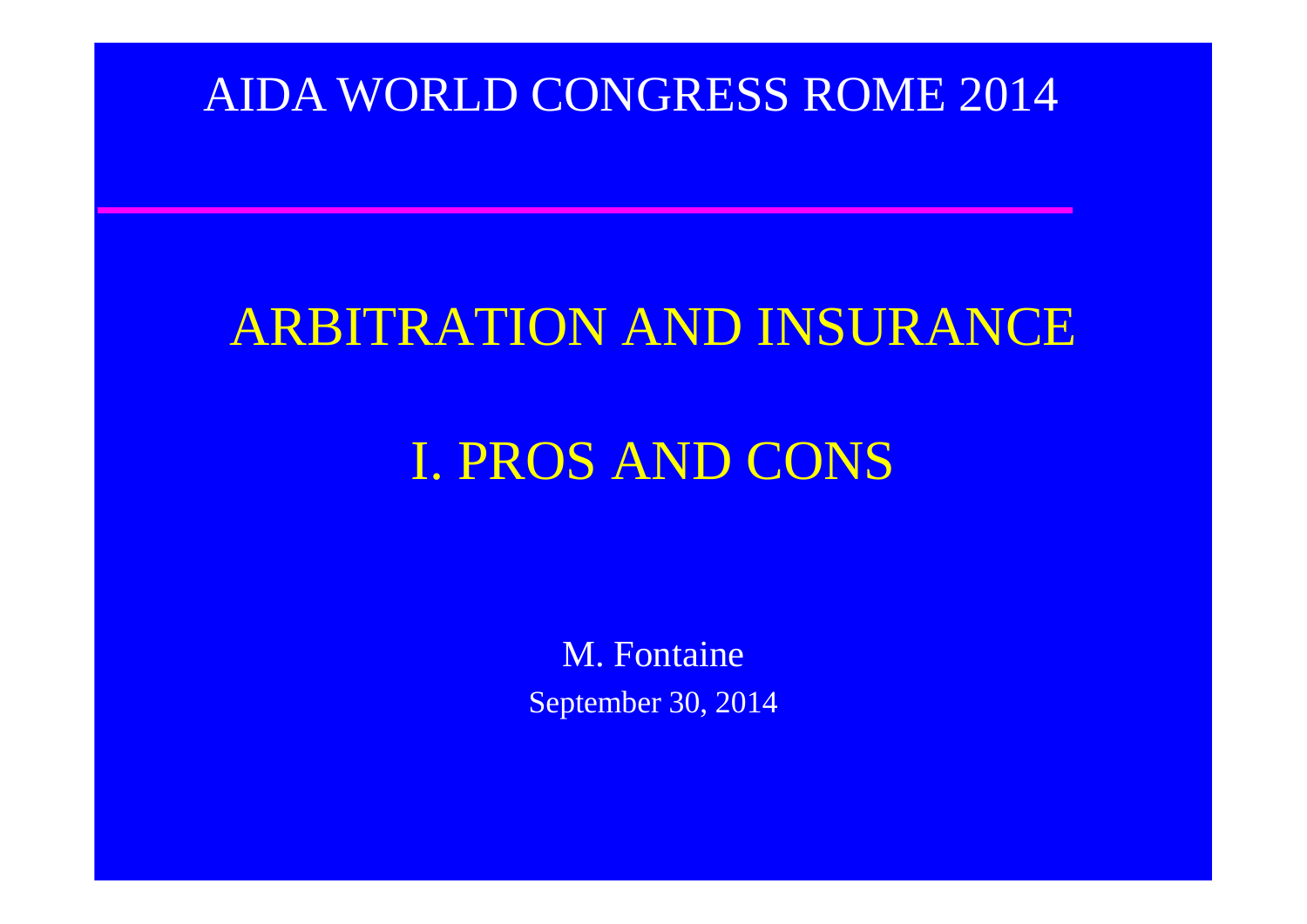## I. ARBITRATION IN INSURANCE : PROS AND CONS

 A. The Belgian Experience B. Advantages of Arbitration C. Disadvantages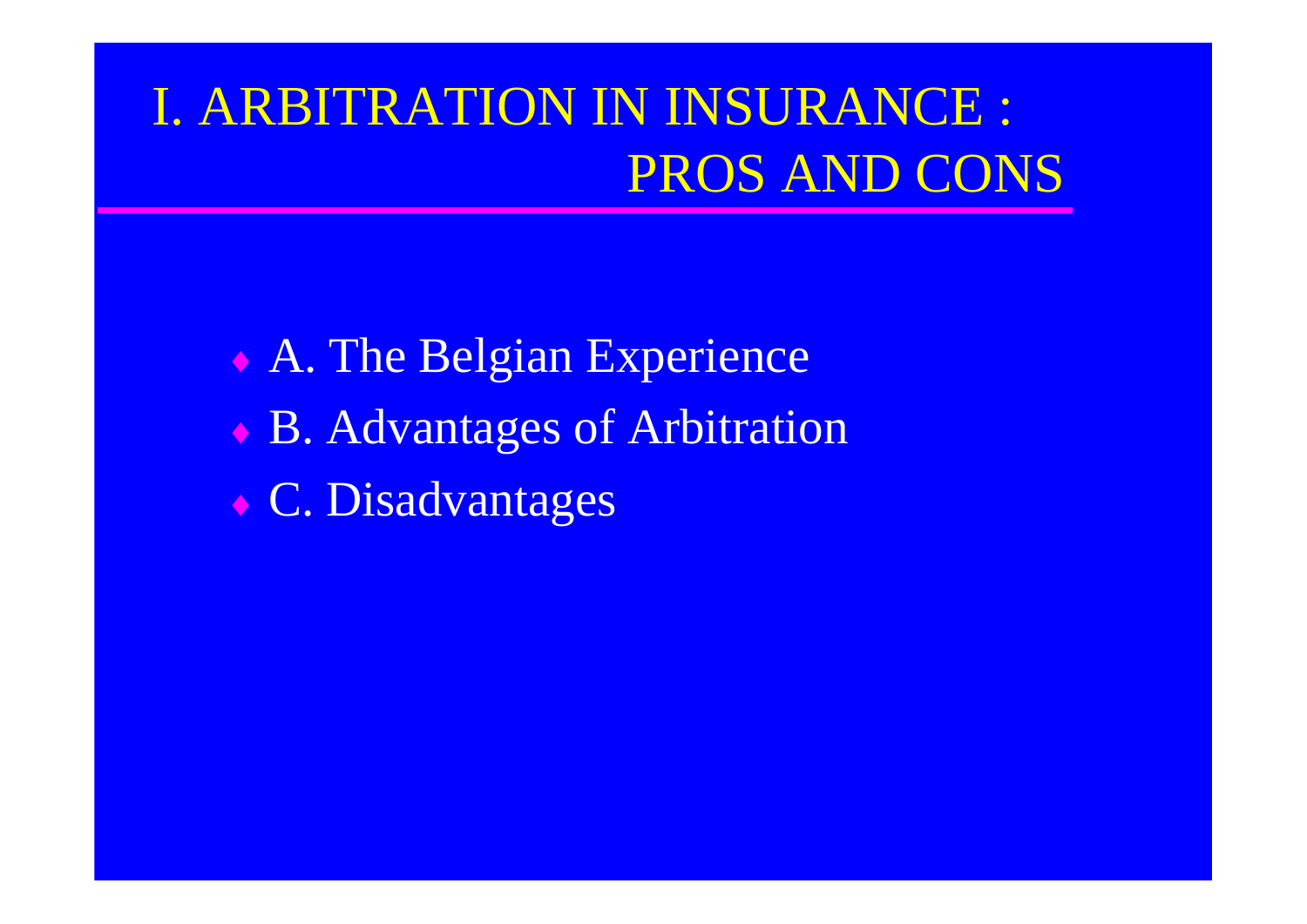# A. The Belgian Experience

- Wide use of arbitration in insurance litigation
- Impact of the Law of June 25, 1992
	- Arbitration in principle excluded for mass risks
	- Arbitration still prospering for large risks
- Contrast with some other countries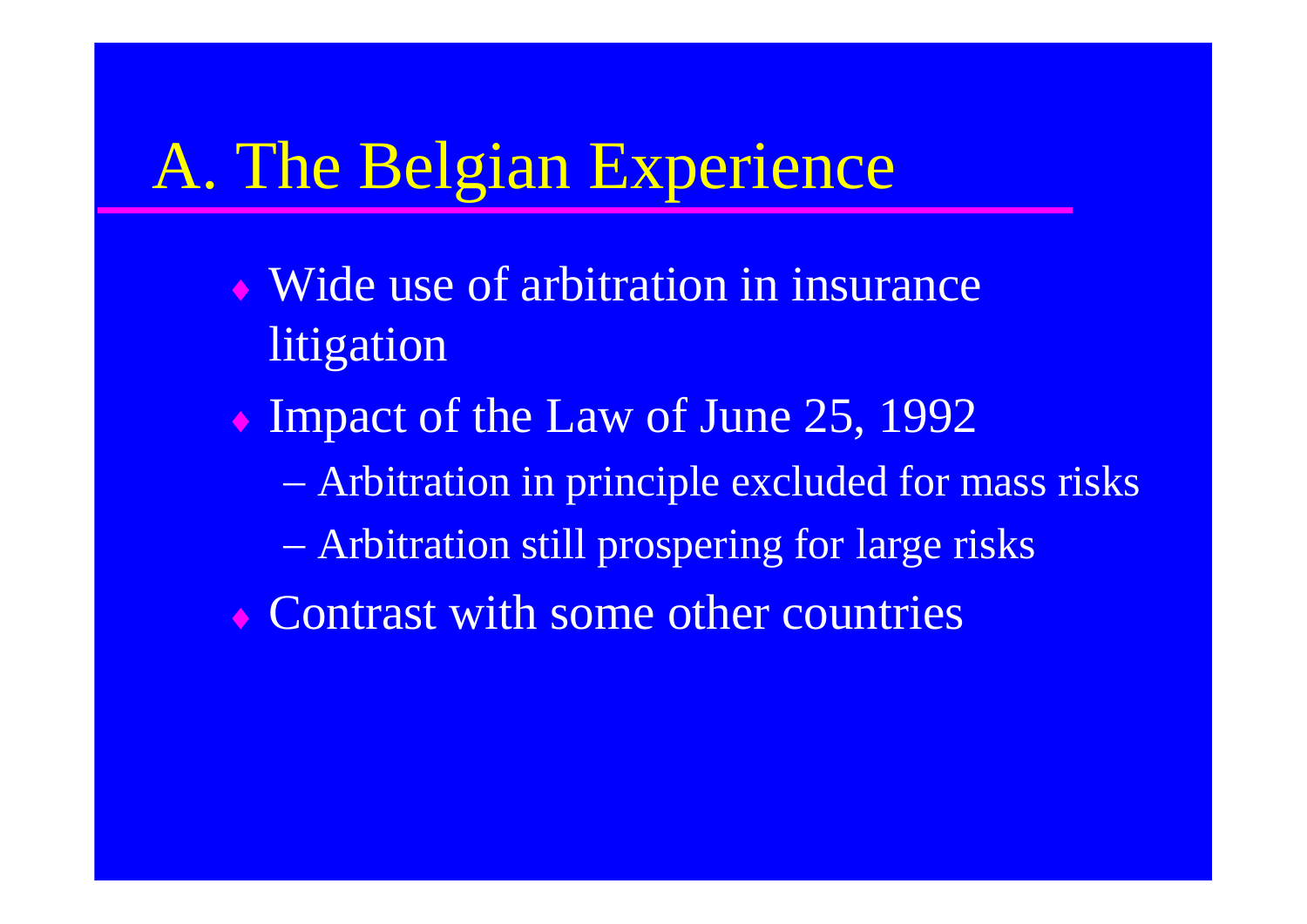# B. Advantages of Arbitration in Insurance

- Selection of judges with the necessary expertise
- Confidentiality of the procedure
- **Relative rapidity**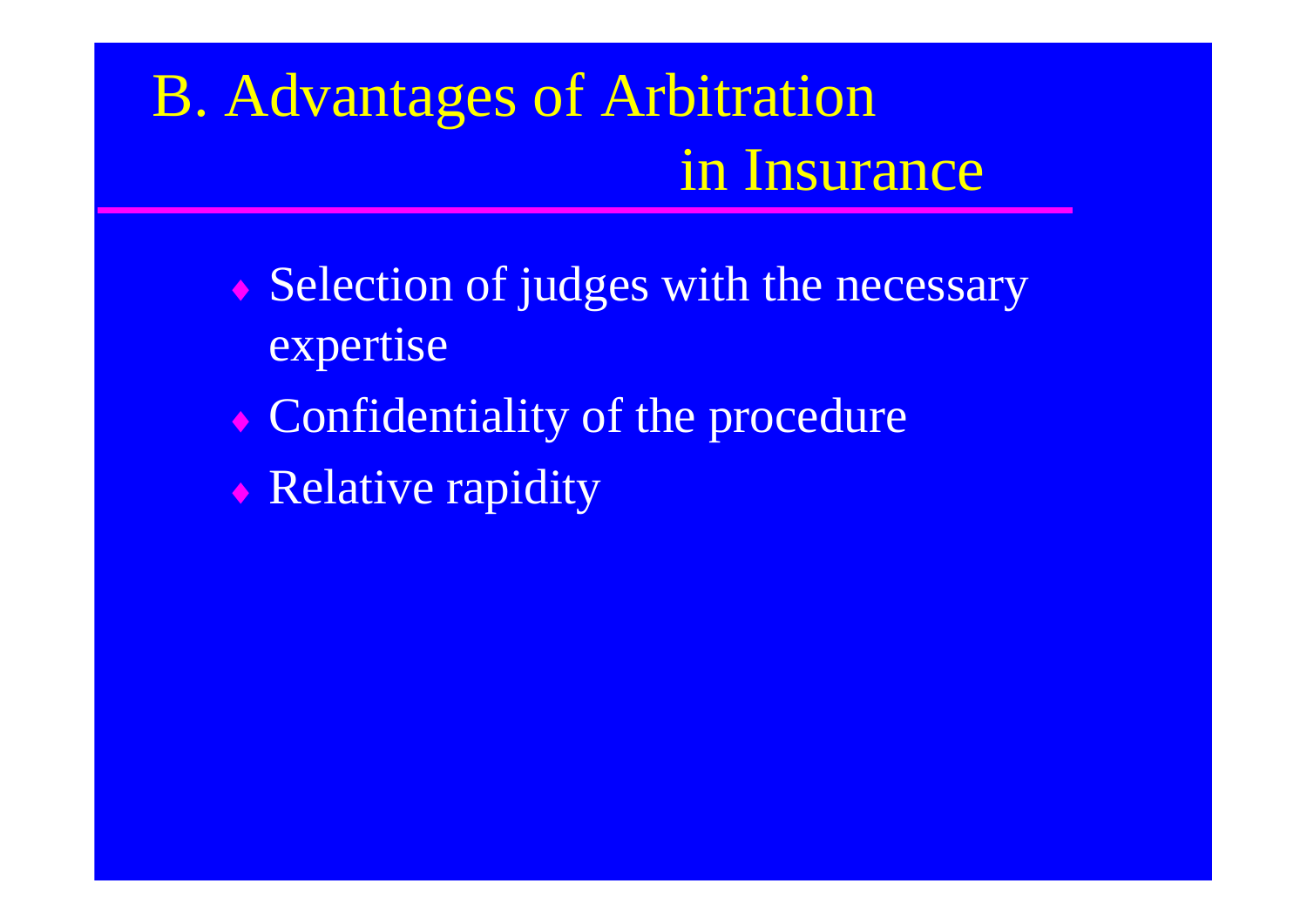### C. Disadvantages

← Costs - Special concern for mass risks Alleged bias of some arbitrators Largely unjustified accusation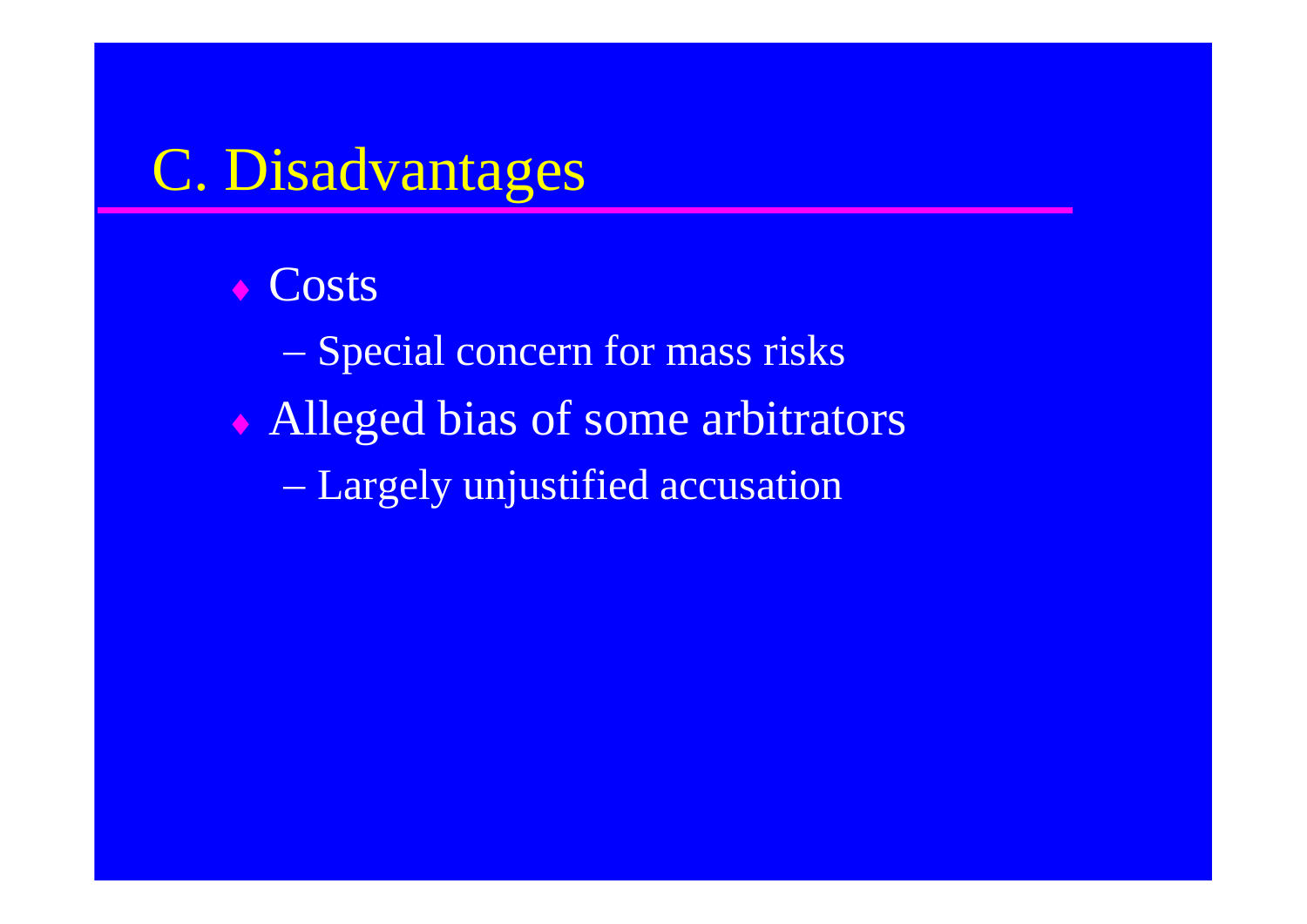### AIDA WORLD CONGRESS ROME 2014

### ARBITRATION AND INSURANCE

### II. Involvement of non-signatory insurers

M. Fontaine September 30, 2014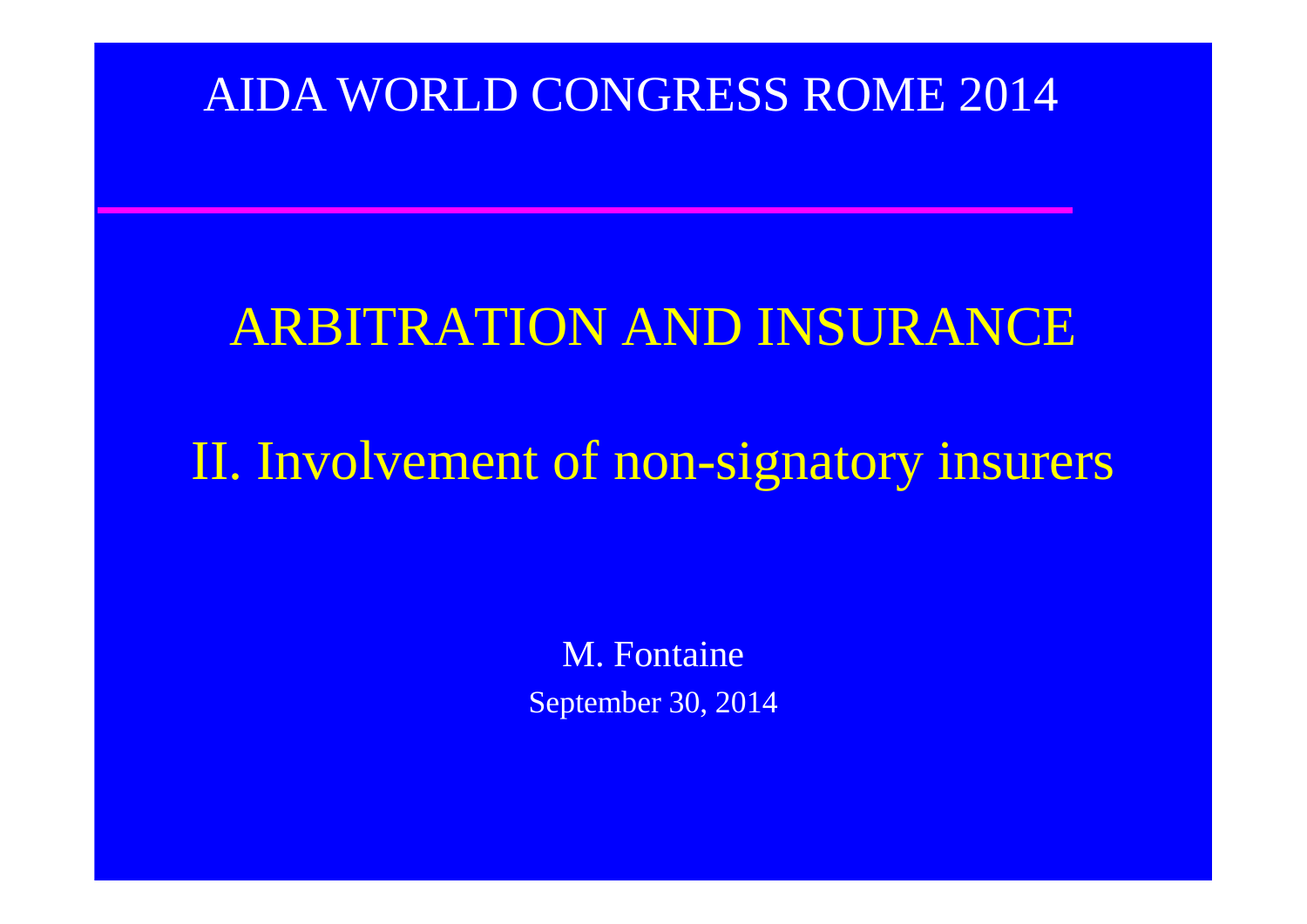# II. Involvement of non-signatory insurers

 A. Basic Principles **B. Cases of Possible Involvement**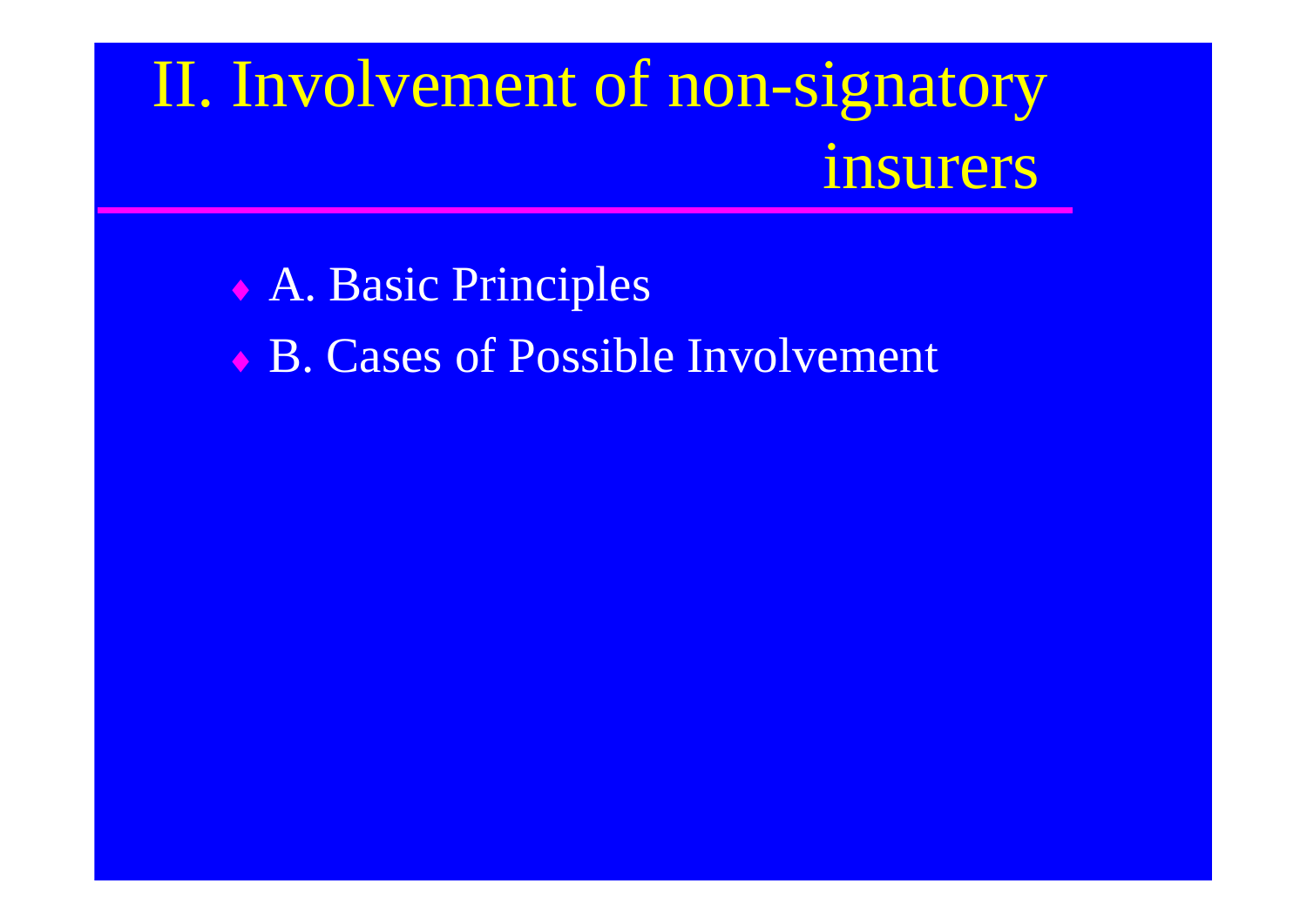### A. Basic Principles

- Arbitration based on a contractual agreement
- ◆ Privity of contract
	- A non-signatory may in principle not be involved in an arbitral procedure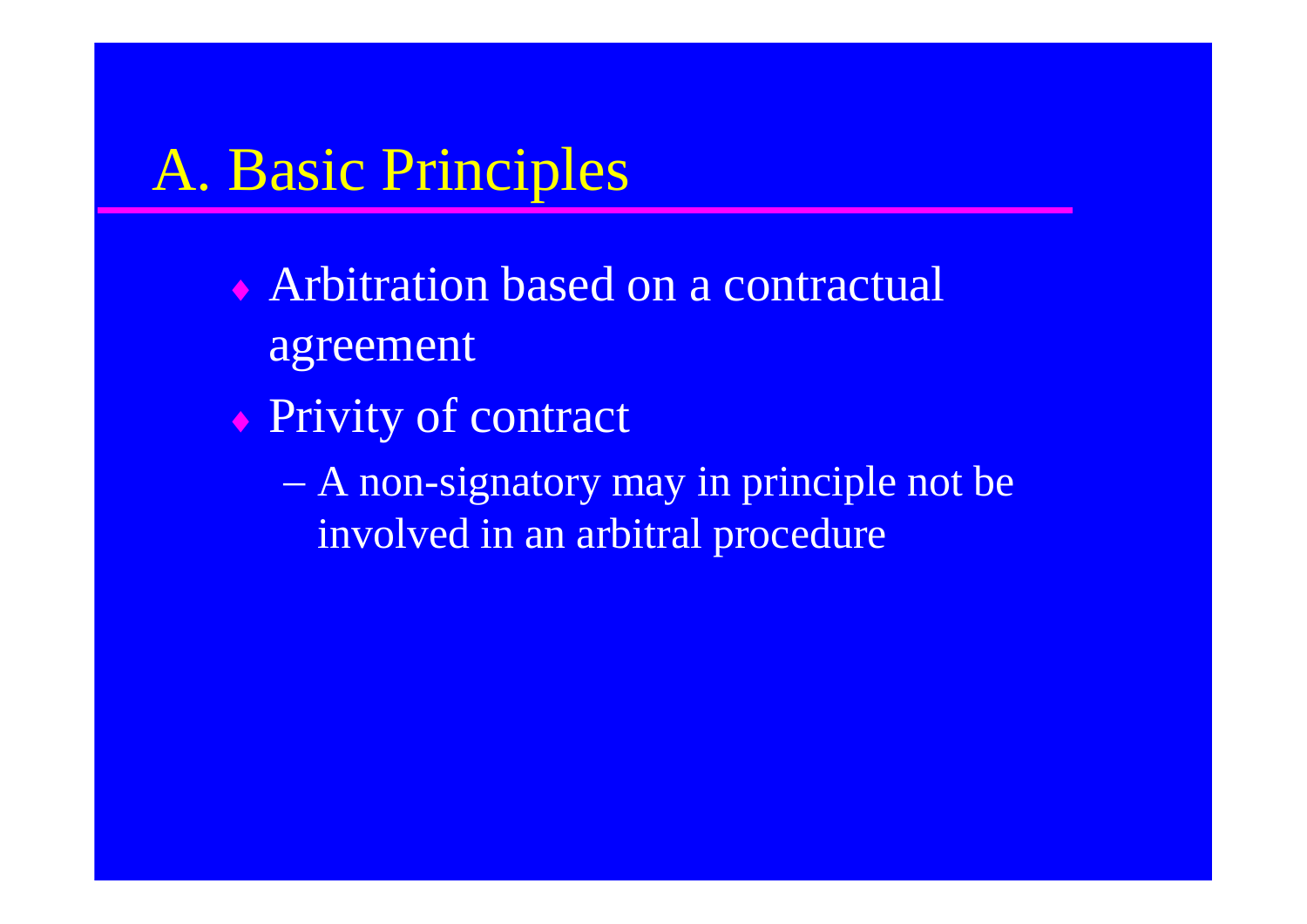- $\cdot$  1. Voluntary or requested intervention
	- Conditions required by the applicable law
	- Implementation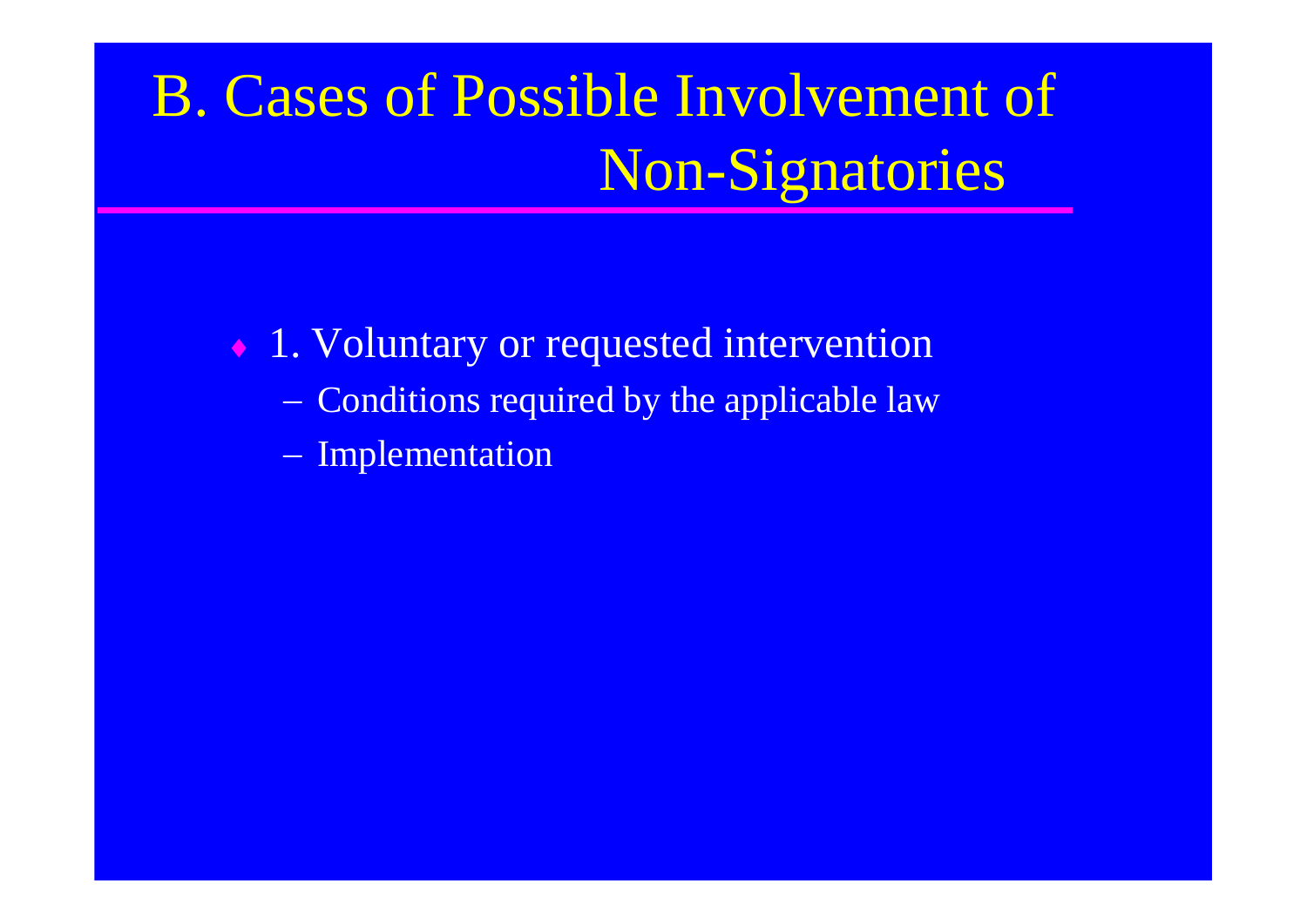◆ 2. Consolidation of related arbitral procedures - Example : CEPANI Rules, art. 13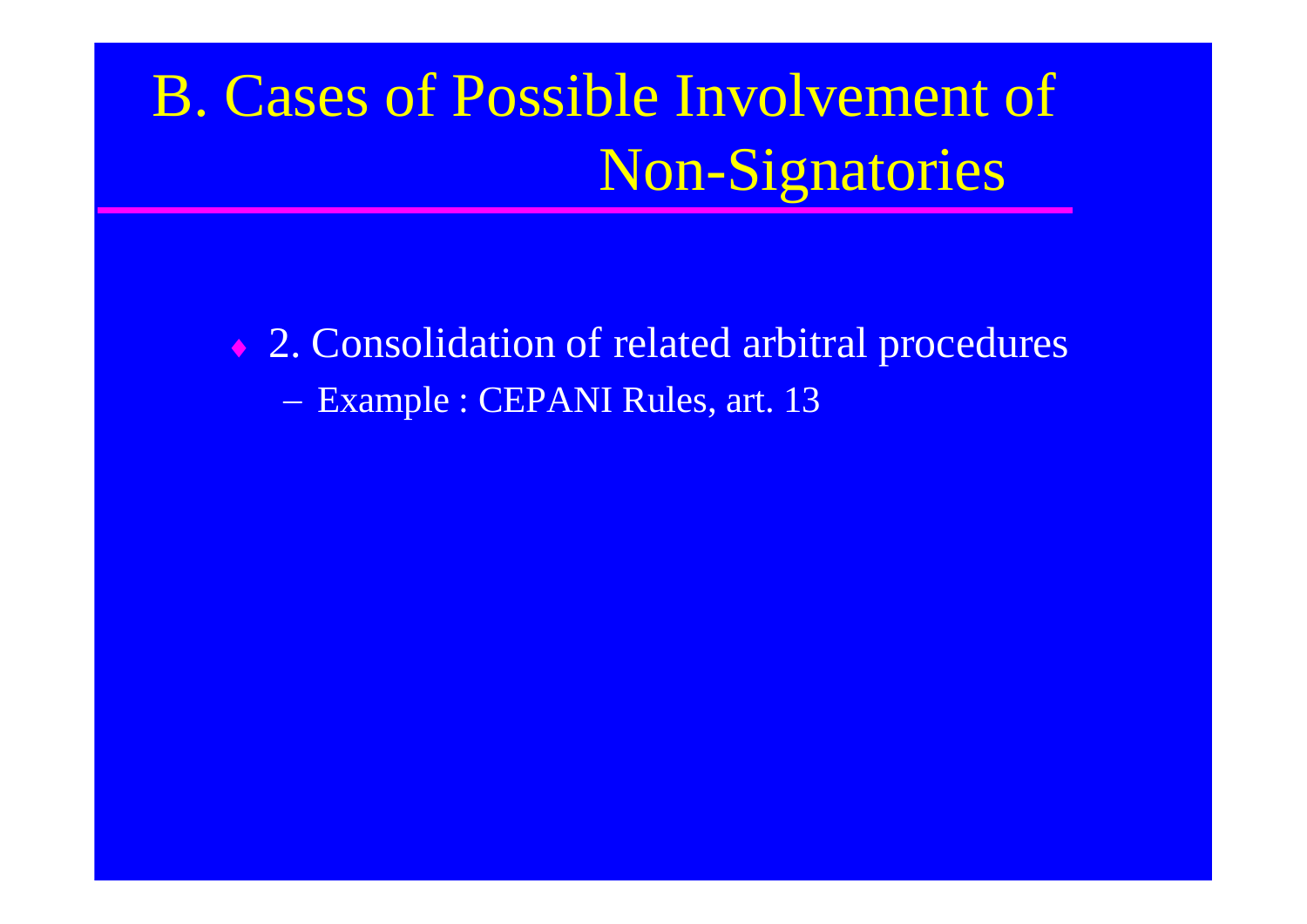- 3. Insurer's control of the procedure initiated in the name of the insured
	- *« Direction du procès »*
	- Consequences on the *« opposabilité »* of the award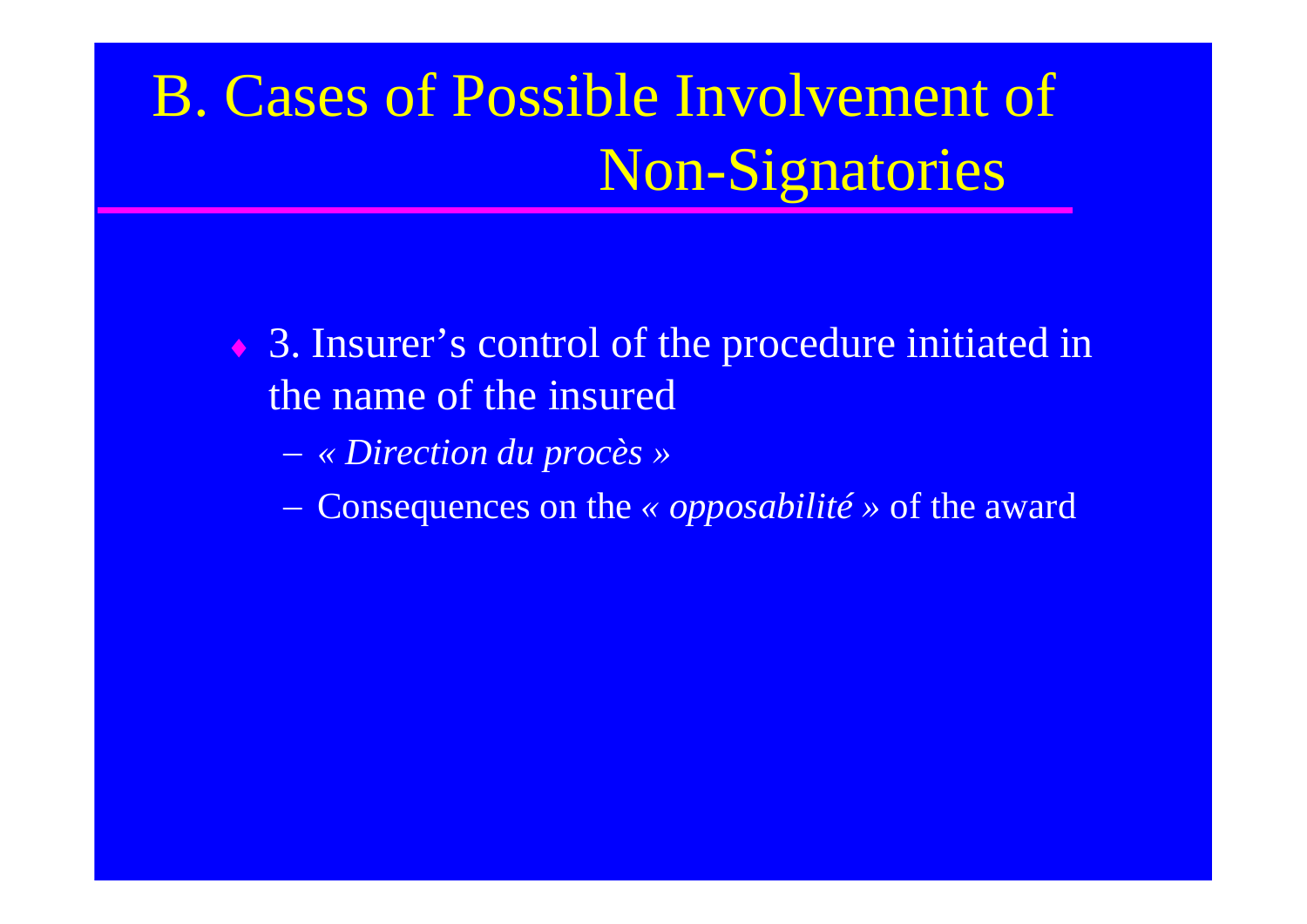◆ 4. Subrogation of the Insurer in Indemnitary Insurance  $I$  - Insurer  $\rightarrow$  Party to the Arbitration Agreement